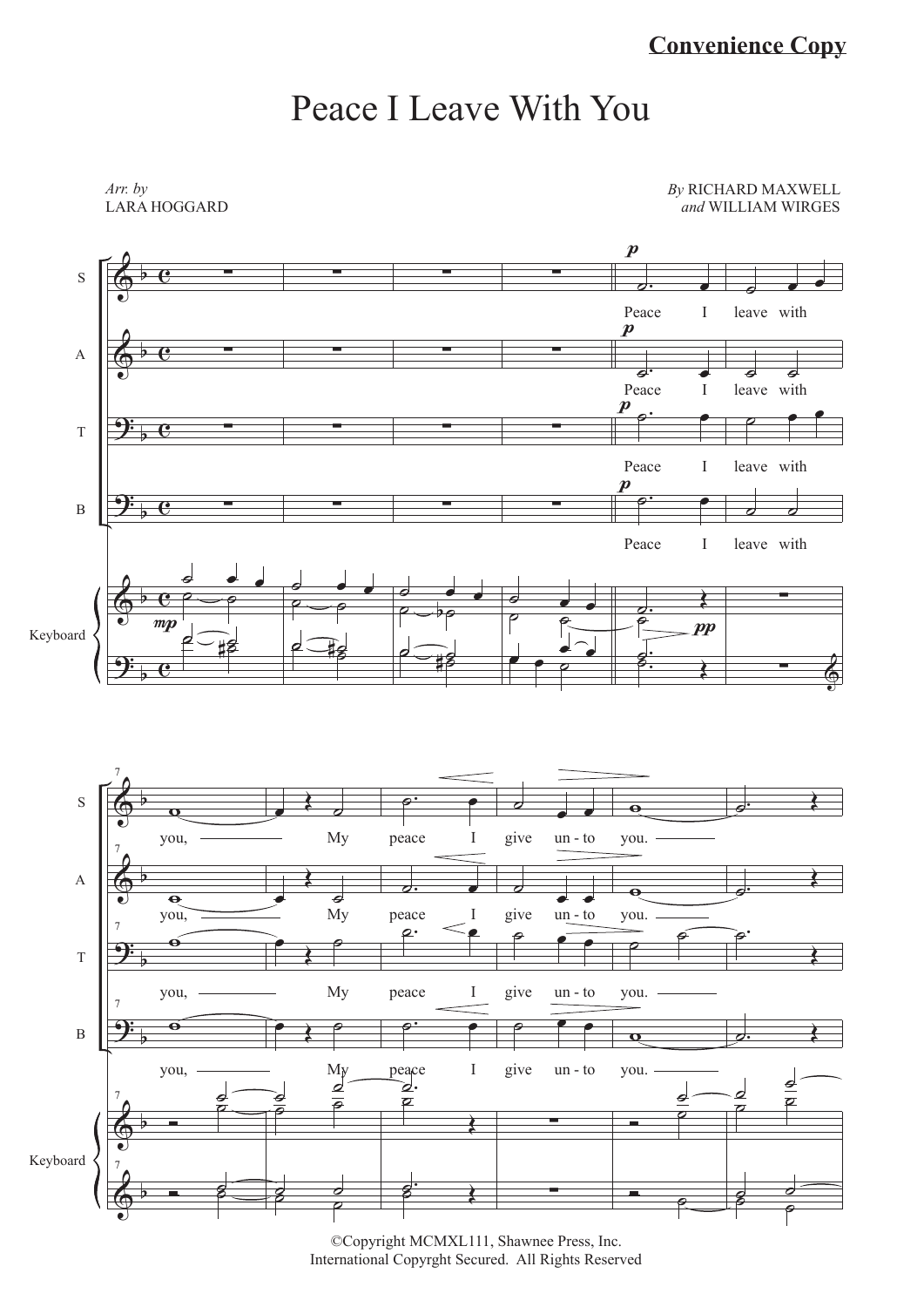



 $-2-$